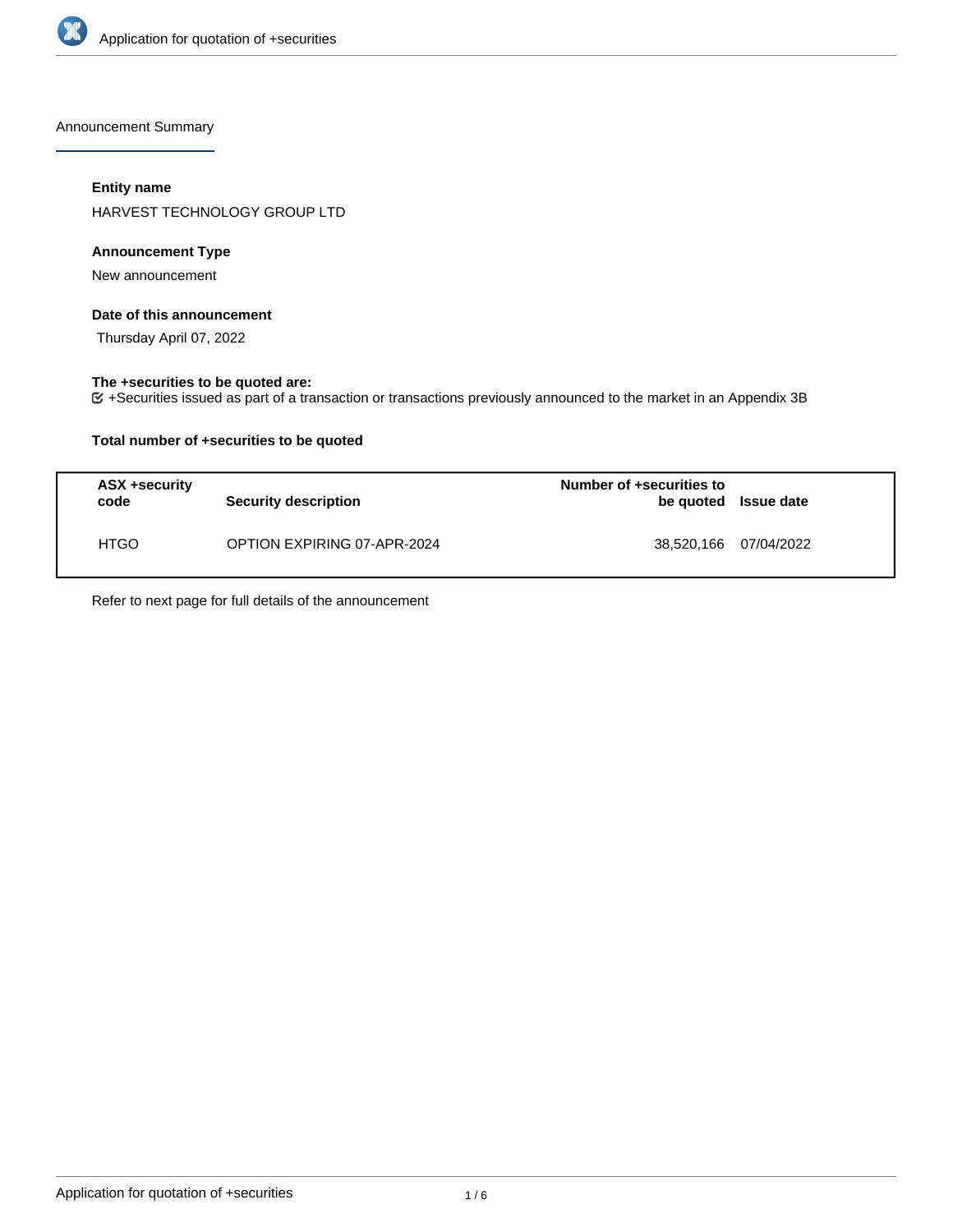

Part 1 - Entity and announcement details

# **1.1 Name of entity**

HARVEST TECHNOLOGY GROUP LTD

We (the entity named above) apply for +quotation of the following +securities and agree to the matters set out in Appendix 2A of the ASX Listing Rules.

**1.2 Registered number type** ABN

**Registration number** 77149970445

**1.3 ASX issuer code** HTG

**1.4 The announcement is**

New announcement

### **1.5 Date of this announcement**

7/4/2022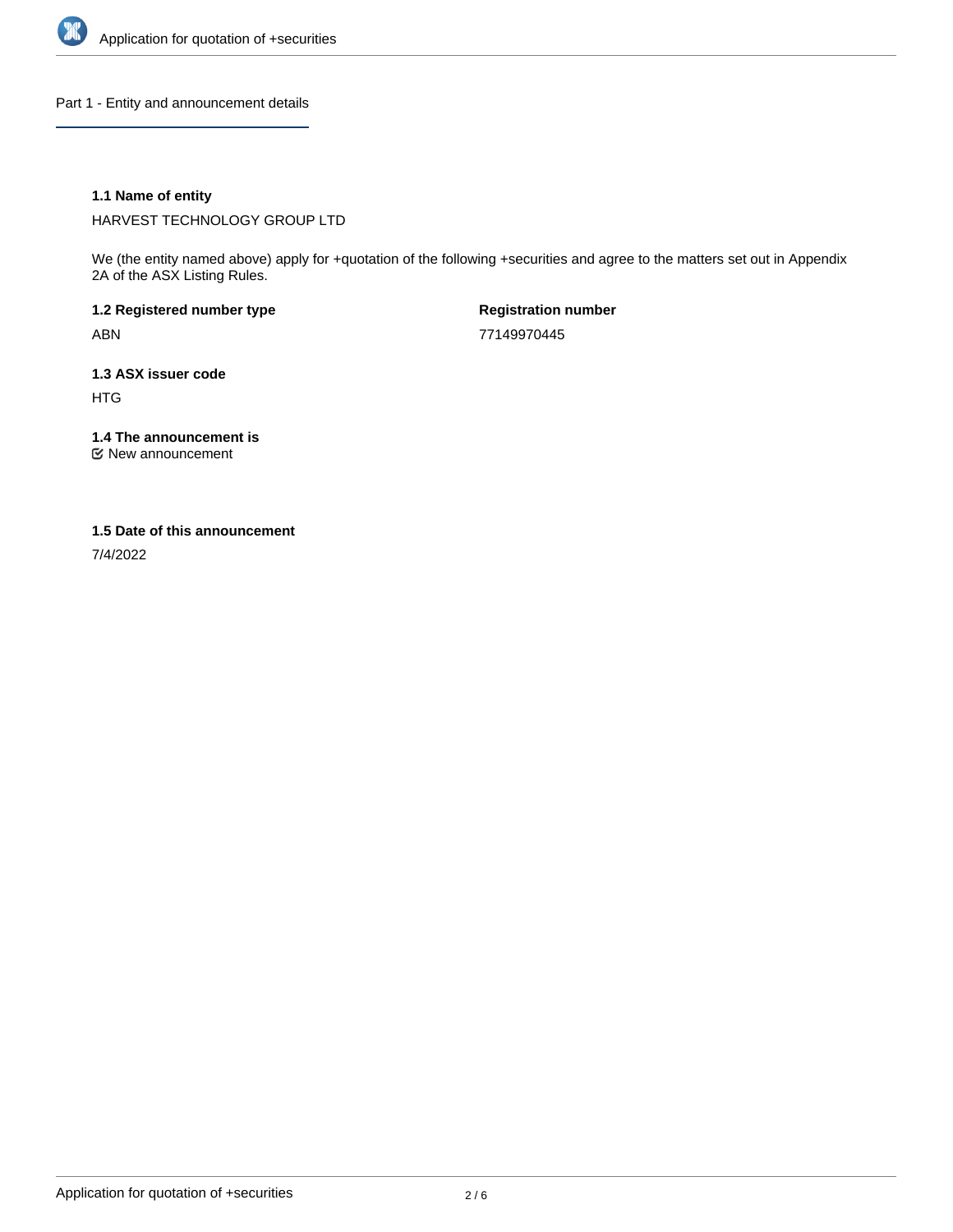

# Part 2 - Type of Issue

#### **2.1 The +securities to be quoted are:**

+Securities issued as part of a transaction or transactions previously announced to the market in an Appendix 3B

#### **Previous Appendix 3B details:**

| <b>Announcement Date and</b><br>Time | <b>Announcement Title</b>                    | Selected Appendix 3B to submit quotation<br>reauest |  |
|--------------------------------------|----------------------------------------------|-----------------------------------------------------|--|
| 28-Feb-2022 09:53                    | New - Proposed issue of securities -<br>HTG. | A placement or other type of issue                  |  |

# **2.3a.2 Are there any further issues of +securities yet to take place to complete the transaction(s) referred to in the Appendix 3B?**

Yes

#### **2.3a.3 Please provide details of the further issues of +securities yet to take place to complete the transaction(s) referred to in the Appendix 3B**

Securityholder approval is to be sought for the issue of 6,666,666 shares and 6,666,666 options to HTG directors, Mr. Paul Guilfoyle and Mr. Marcus Machin, or their nominees.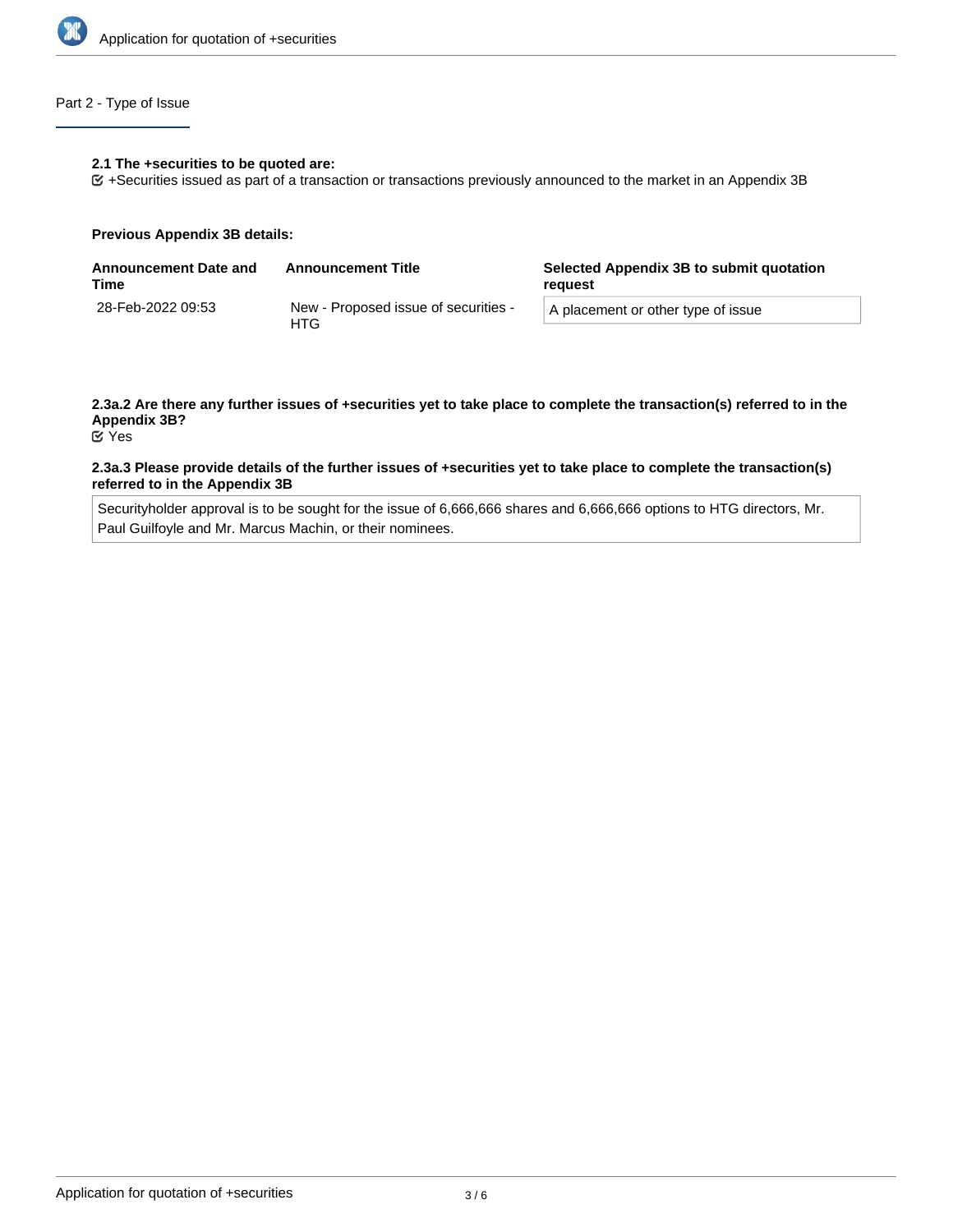

Part 3A - number and type of +securities to be quoted where issue has previously been notified to ASX in an Appendix 3B

### Placement Details

# **ASX +security code and description**

HTGO : OPTION EXPIRING 07-APR-2024

### **Issue date**

7/4/2022

# Distribution Schedule

**Provide a distribution schedule for the new +securities according to the categories set out in the left hand column including the number of recipients and the total percentage of the new +securities held by the recipients in each category.**

| Number of +securities held | Number of holders | Total percentage of +securities held<br>For example, to enter a value of 50%<br>please input as 50.00 |
|----------------------------|-------------------|-------------------------------------------------------------------------------------------------------|
| $1 - 1,000$                | 0                 | $\frac{0}{0}$                                                                                         |
| $1,001 - 5,000$            | $\mathbf 0$       | $\%$                                                                                                  |
| $5,001 - 10,000$           | 1                 | 0.02%                                                                                                 |
| 10,001 - 100,000           | 24                | 3.85%                                                                                                 |
| 100,001 and over           | 73                | 96.13 %                                                                                               |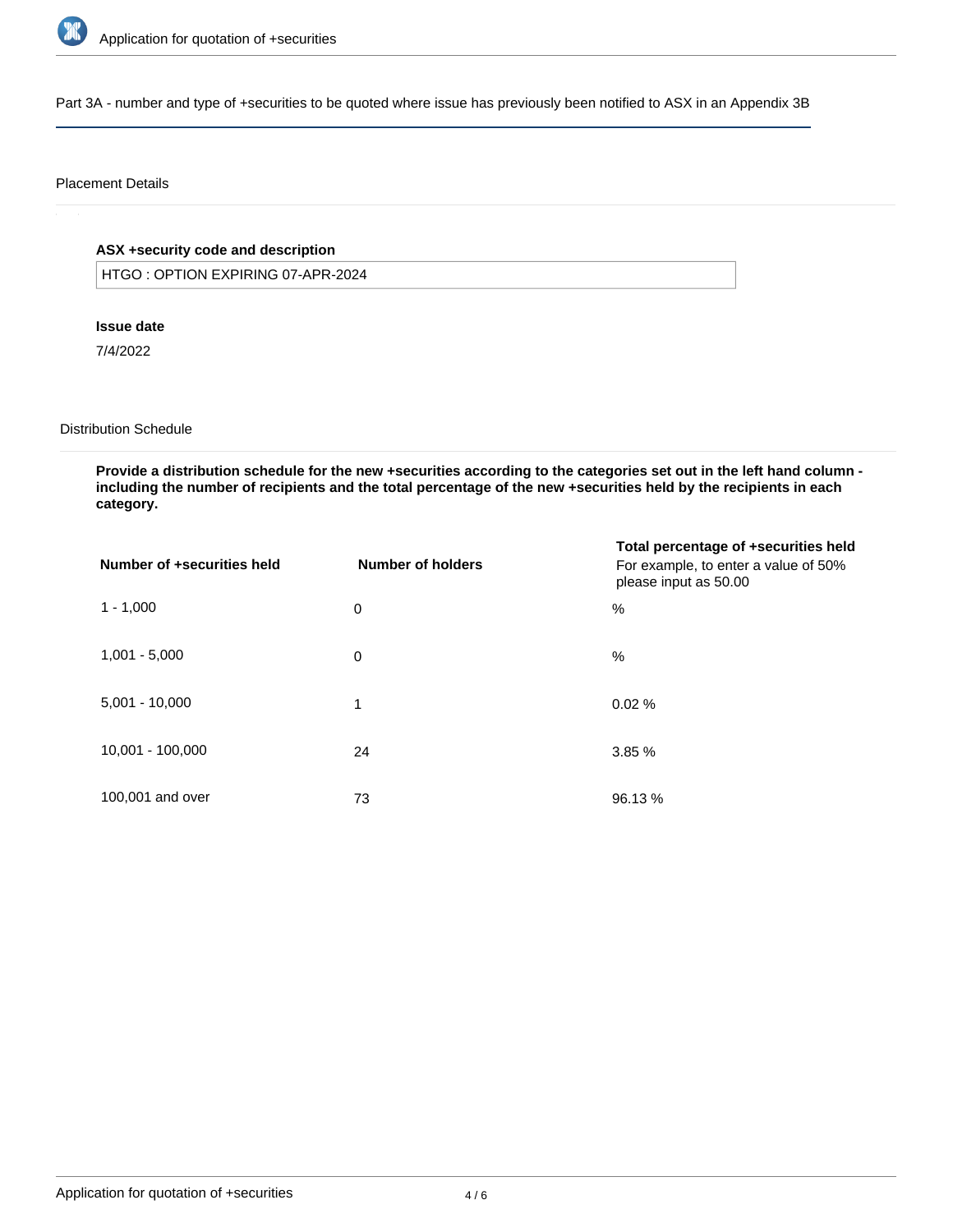

Issue details

# **Number of +securities to be quoted**

38,520,166

**Are the +securities being issued for a cash consideration?** No

**Please describe the consideration being provided for the +securities**

Nil

**Please provide an estimate (in AUD) of the value of the consideration being provided per +security for the +securities to be quoted**

0.000000

# **Any other information the entity wishes to provide about the +securities to be quoted**

Options prospectus lodged 31/03/2022